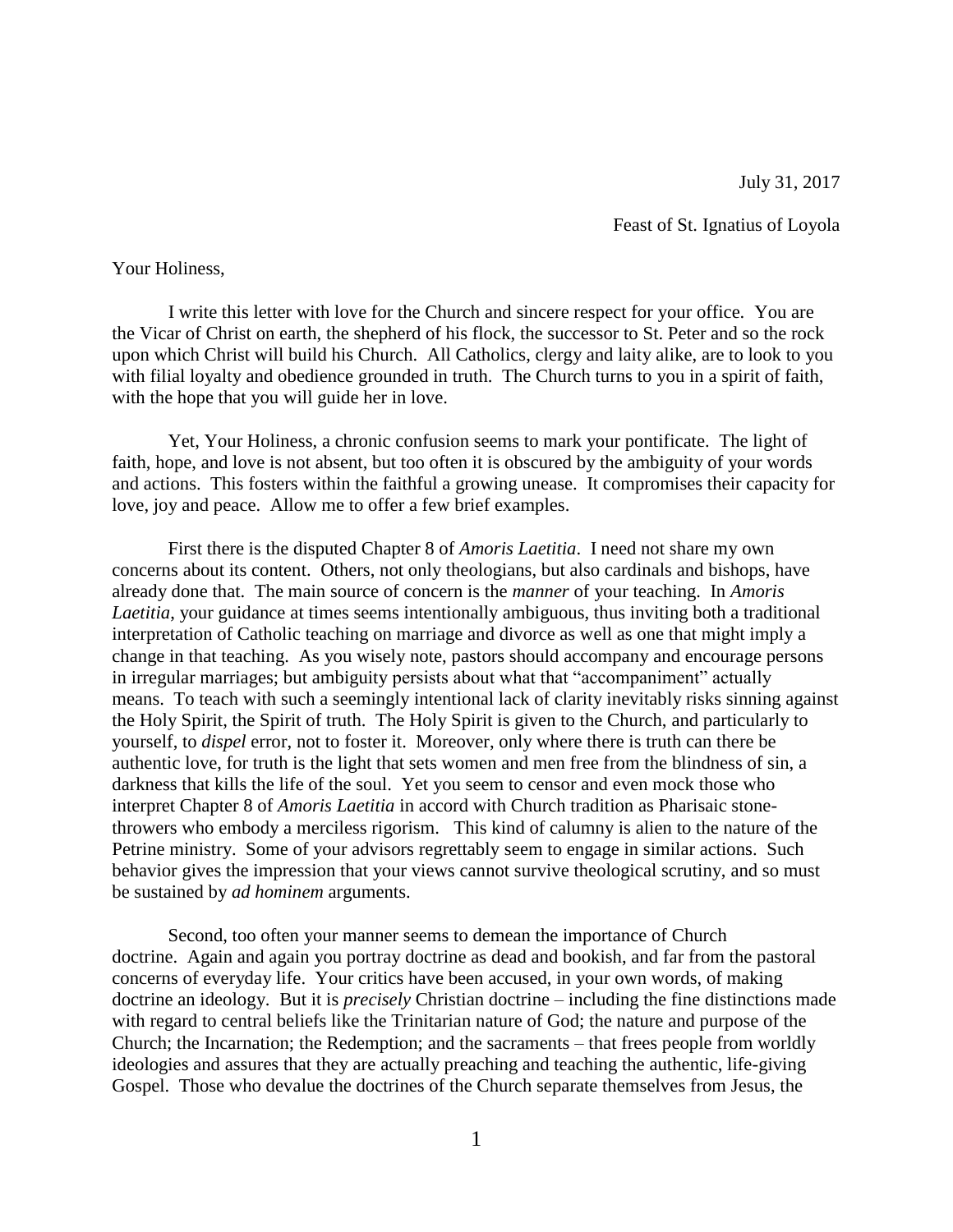author of truth. What they then possess, and can only possess, is an ideology – one that conforms to the world of sin and death.

 Third, faithful Catholics can only be disconcerted by your choice of some bishops, men who seem not merely open to those who hold views counter to Christian belief but who support and even defend them. What scandalizes believers, and even some fellow bishops, is not only your having appointed such men to be shepherds of the Church, but that you also seem silent in the face of their teaching and pastoral practice. This weakens the zeal of the many women and men who have championed authentic Catholic teaching over long periods of time, often at the risk of their own reputations and well-being. As a result, many of the faithful, who embody the *sensus fidelium*, are losing confidence in their supreme shepherd.

 Fourth, the Church is one body, the Mystical Body of Christ, and you are commissioned by the Lord himself to promote and strengthen her unity. But your actions and words too often seem intent on doing the opposite. Encouraging a form of "synodality" that allows and promotes various doctrinal and moral options within the Church can only lead to more theological and pastoral confusion. Such synodality is unwise and, in practice, works *against* collegial unity among bishops.

 Holy Father, this brings me to my final concern. You have often spoken about the need for transparency within the Church. You have frequently encouraged, particularly during the two past synods, all persons, especially bishops, to speak their mind and not be fearful of what the pope may think. But have you noticed that the majority of bishops throughout the world are remarkably silent? Why is this? Bishops are quick learners, and what many have learned from your pontificate is *not* that you are open to criticism, but that you resent it. Many bishops are silent because they desire to be loyal to you, and so they do not express – at least publicly; privately is another matter – the concerns that your pontificate raises. Many fear that if they speak their mind, they will be marginalized or worse.

 I have often asked myself: "Why has Jesus let all of this happen?" The only answer that comes to mind is that Jesus wants to manifest just how weak is the faith of many within the Church, even among too many of her bishops. Ironically, your pontificate has given those who hold harmful theological and pastoral views the license and confidence to come into the light and expose their previously hidden darkness. In recognizing this darkness, the Church will humbly need to renew herself, and so continue to grow in holiness.

 Holy Father, I pray for you constantly and will continue to do so. May the Holy Spirit lead you to the light of truth and the life of love so that you can dispel the darkness that now hides the beauty of Jesus' Church.

Sincerely in Christ,

Thomas G. Weinandy, O.F.M., Cap.

\*\*\*